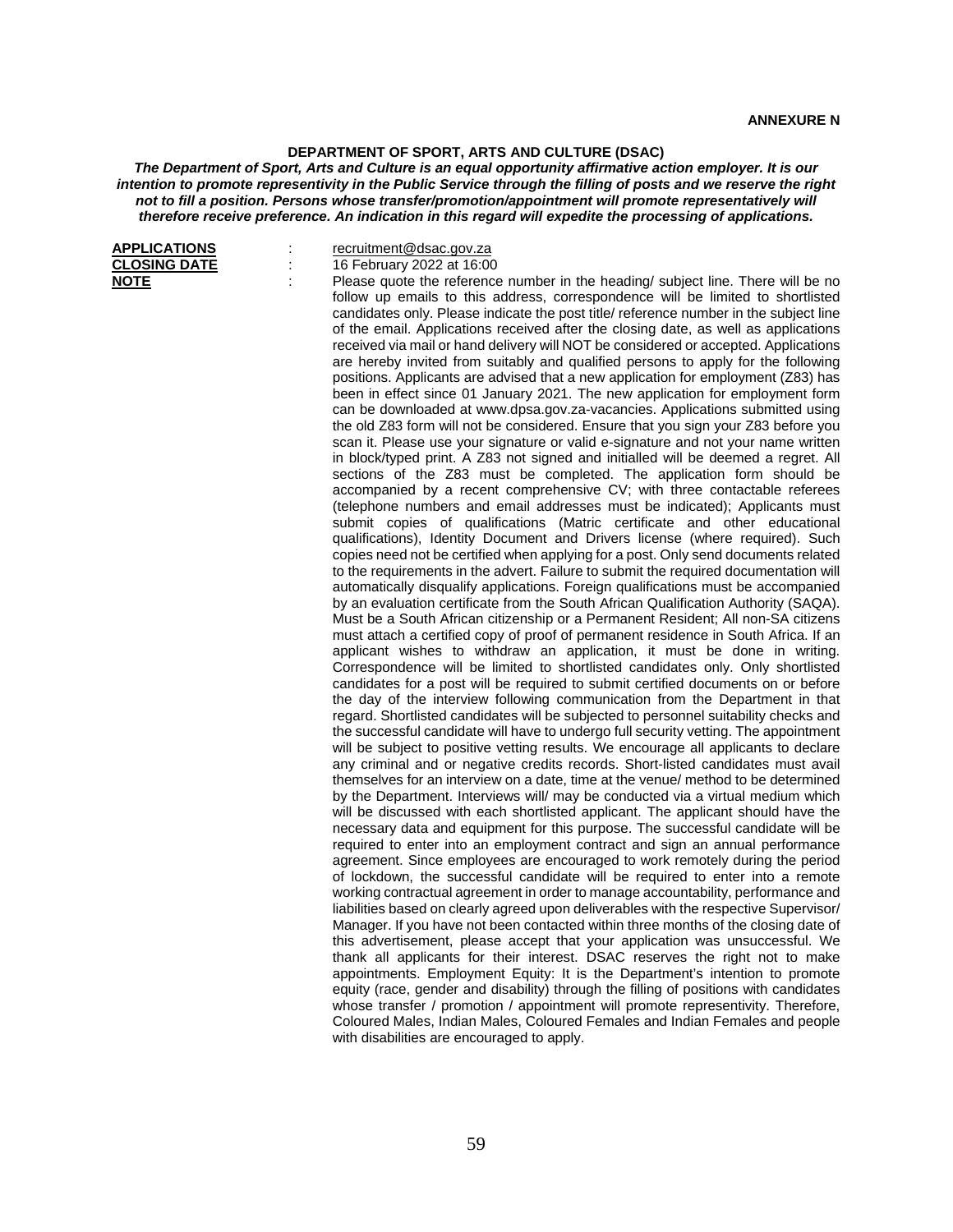## **OTHER POSTS**

| POST 03/91          |   | DEPUTY DIRECTOR: ACQUISITION MANAGEMENT<br>NO: DSAC-<br><b>REF</b><br>27/01/2022                                                                                                                                                                                                                                                                                                                                                                                                                                                                                                                                                                                                                                                                                                                                                                                                                                                                                                                                                                                                                                                                                                                                                                                                                          |
|---------------------|---|-----------------------------------------------------------------------------------------------------------------------------------------------------------------------------------------------------------------------------------------------------------------------------------------------------------------------------------------------------------------------------------------------------------------------------------------------------------------------------------------------------------------------------------------------------------------------------------------------------------------------------------------------------------------------------------------------------------------------------------------------------------------------------------------------------------------------------------------------------------------------------------------------------------------------------------------------------------------------------------------------------------------------------------------------------------------------------------------------------------------------------------------------------------------------------------------------------------------------------------------------------------------------------------------------------------|
| <b>SALARY</b>       |   | R744 255 per annum, (an all-inclusive remuneration salary package) consisting of<br>a basic salary, State's contribution to the Government Employees Pension Fund<br>(13% of basic salary) and a flexible portion that may be structured in terms of<br>applicable rules Middle Management Services Guidelines)                                                                                                                                                                                                                                                                                                                                                                                                                                                                                                                                                                                                                                                                                                                                                                                                                                                                                                                                                                                           |
| <b>CENTRE</b>       |   | Pretoria                                                                                                                                                                                                                                                                                                                                                                                                                                                                                                                                                                                                                                                                                                                                                                                                                                                                                                                                                                                                                                                                                                                                                                                                                                                                                                  |
|                     |   |                                                                                                                                                                                                                                                                                                                                                                                                                                                                                                                                                                                                                                                                                                                                                                                                                                                                                                                                                                                                                                                                                                                                                                                                                                                                                                           |
| <b>REQUIREMENTS</b> |   | Candidates must have as a minimum qualification a Bachelor's degree/ National<br>Diploma (NQF6) in Financial Management/ Supply Chain Management/<br>Commerce/ Public Management/ Public Administration; 2-5 years' experience as<br>Assistant Director/ Operational Manager in Supply Chain Management/<br>Procurement/ Financial Management environment; Knowledge and understanding<br>of the Public Finance Management Act (PFMA), Supply Chain Management<br>Framework, Treasury Regulations, Instruction Notes, Directives, Circulars, Broad<br>Based Black Economic Empowerment Act (B-BBEEA) as well as the Preferential<br>Procurement Policy Framework Act (PPPFA); Computer Literacy; Report writing an                                                                                                                                                                                                                                                                                                                                                                                                                                                                                                                                                                                        |
|                     |   | problem solving skills; Financial Management Skills; Project Management skills;<br>Policy analysis and Interpretations; Good verbal and written communication skills;<br>Supervisory skills; Time Management Skills; Must be in possession of a Code 8                                                                                                                                                                                                                                                                                                                                                                                                                                                                                                                                                                                                                                                                                                                                                                                                                                                                                                                                                                                                                                                    |
|                     |   |                                                                                                                                                                                                                                                                                                                                                                                                                                                                                                                                                                                                                                                                                                                                                                                                                                                                                                                                                                                                                                                                                                                                                                                                                                                                                                           |
| <b>DUTIES</b>       |   | driver's license; Must be able to perform under pressure<br>The purpose of this position is to manage the sub-directorate, develop, review and<br>implement supply chain acquisition management framework, policies, processes,<br>procedures and methodologies; Conformance and adherence to Government<br>strategies, policies, procedures and ethical guidelines related or pertaining to<br>Supply Chain Management; Develop and implement existing SCM policies; Identify<br>deficiencies in policy framework; Design, implement and maintain effective control<br>systems/ measures to ensure compliance to the policies, procedures on a<br>continuous basis; Ensure that cost effective and efficient processes are utilised in<br>approaching total potentiality in SCM; Review and make inputs into the<br>consolidated departmental procurement plan; Ensure the submission of the<br>approved consolidated procurement plan to National Treasury and the<br>achievement of all procurement plans by the various departmental programmes;<br>Prepare and coordinate the preparation of the departmental planned projects and<br>programmes in accordance with SCM processes; Oversee staff development and<br>proper monitoring and utilisation of human resources within the sub directorate. |
| <b>ENQUIRIES</b>    |   | Ms R Zulu Tel No: (012) 441 3089                                                                                                                                                                                                                                                                                                                                                                                                                                                                                                                                                                                                                                                                                                                                                                                                                                                                                                                                                                                                                                                                                                                                                                                                                                                                          |
| POST 03/92          |   | <b>DEPUTY DIRECTOR: FRAUD/ FORENSIC INVESTIGATIONS REF NO: DSAC-</b><br>28/01/2022                                                                                                                                                                                                                                                                                                                                                                                                                                                                                                                                                                                                                                                                                                                                                                                                                                                                                                                                                                                                                                                                                                                                                                                                                        |
| <b>SALARY</b>       |   | R744 255 per annum, (an all-inclusive remuneration salary package) consisting of<br>a basic salary, State's contribution to the Government Employees Pension Fund<br>(13% of basic salary) and a flexible portion that may be structured in terms of<br>applicable rules Middle Management Services Guidelines)                                                                                                                                                                                                                                                                                                                                                                                                                                                                                                                                                                                                                                                                                                                                                                                                                                                                                                                                                                                           |
| <b>CENTRE</b>       |   | Pretoria                                                                                                                                                                                                                                                                                                                                                                                                                                                                                                                                                                                                                                                                                                                                                                                                                                                                                                                                                                                                                                                                                                                                                                                                                                                                                                  |
| <b>REQUIREMENTS</b> | İ | Candidates must have as a minimum qualification a Bachelor's degree/ National<br>Forensic<br>Investigations/Law/Business<br>Diploma<br>(NGF6)<br>Science,<br>in<br>Accounting/Financial Management and Auditing; 5 to 7 years practical investigative<br>experience, of which 3 years or more in were in relevant management experience;<br>Certified Fraud Examiner; Appropriate training in Forensic Accounting/Fraud<br>Examination and Affiliation to the Association of Certified Fraud Examiners;<br>Knowledge/experience of the Disciplinary Code of the Public Service; Knowledge<br>of the PFM Act of 1999, as amended; Knowledge of the Treasury Regulations and<br>related prescripts; Knowledge of relevant prescripts such as Criminal law, Criminal<br>procedure Act and law of evidence, etc; Disciplinary Code of Public Service;<br>Legality and utilisation of investigative techniques and equipment; Understanding<br>of Tender Procurement processes; Departmental business processes; Leadership<br>& supervisory skills; Computer literacy and Project management skills; Verbal and<br>Written Communication Skills; Presentation skills; Interpersonal and diplomacy                                                                                                             |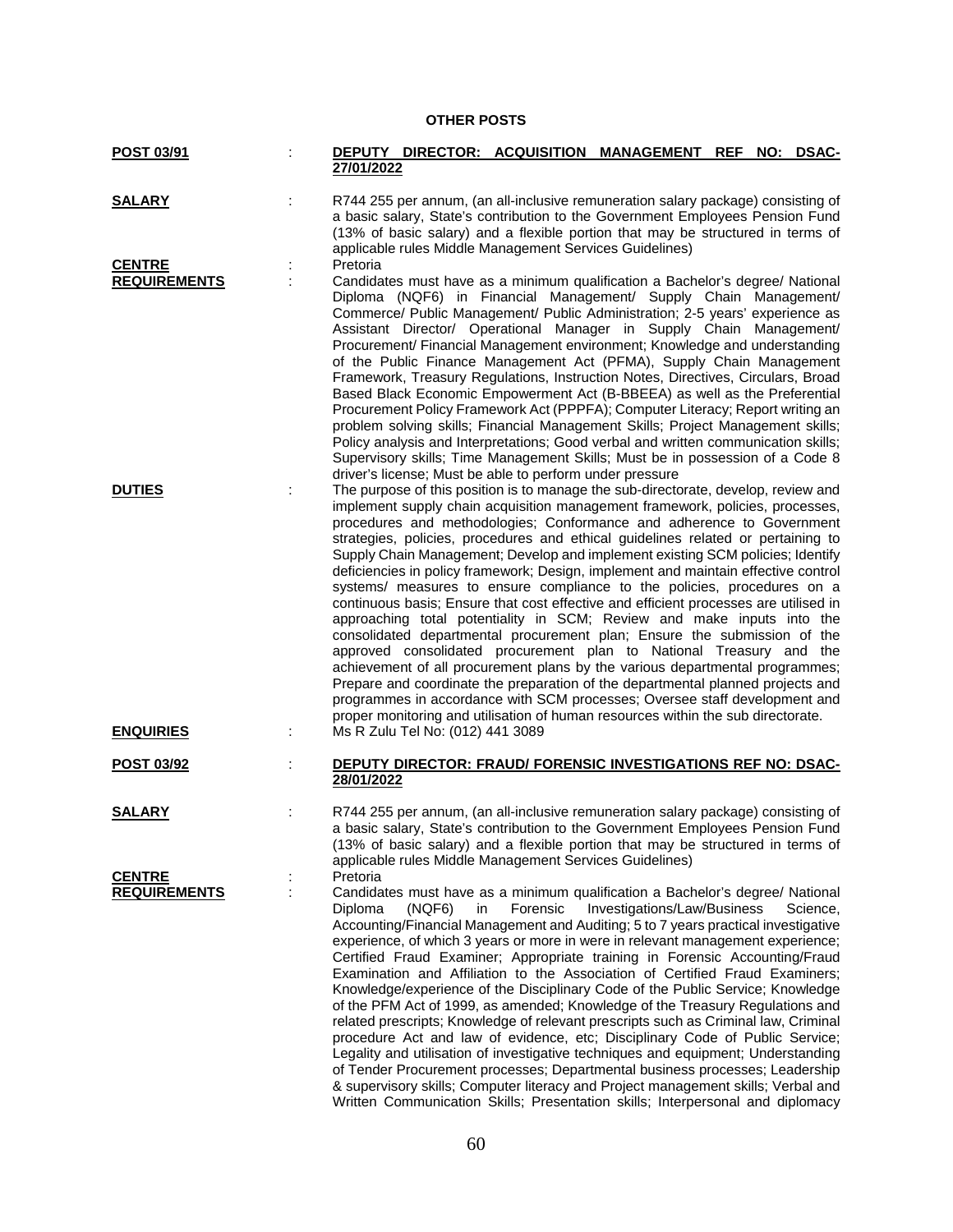| <b>DUTIES</b>                        |   | skills; Problem-solving and conflict management skills; Decision-making skills;<br>Analytical thinking; Motivational and negotiation skills; Good interviewing skills;<br>Solution orientated and ability to design ideas without direction; Ability to work<br>under stressful situations; Must be in possession of a Code 8 driver's license.<br>The purpose of this position is to manage, investigate and report on allegations of<br>fraud and corruption in the Department, and to contribute to the prevention of fraud<br>and corruption in the Department; Manage and Investigate allegations/cases of<br>Fraud, corruption and; or financial misconduct; Evaluation of the allegations/cases<br>and recommend investigation strategy/approach to the Chief Audit Executive<br>(preliminary investigation); Prepare Investigation Plan(s) for approval by the Chief<br>Audit Executive; Compile draft and final investigation reports for submission to the<br>Chief Audit Executive for review & issuing to applicable levels of management;<br>Gather comprehensive and complete evidence regarding alleged serious<br>mismanagement of resources or unprofessional conduct; Make recommendations<br>regarding courses of action to be considered; Compile draft and final<br>mismanagement of resources or unprofessional conduct reports; and submit final<br>investigation report(s) to the Chief Audit Executive for review & issuing to applicable<br>levels of management; Referral of the alleged serious mismanagement of<br>resources, unprofessional conduct, fraud and corruption to appropriate internal and<br>or external authorities; Participate, and contribute to fraud awareness and ethics<br>promotion programmes within the Department; Co-ordinate the forensic<br>investigators contracted in the Unit. |
|--------------------------------------|---|--------------------------------------------------------------------------------------------------------------------------------------------------------------------------------------------------------------------------------------------------------------------------------------------------------------------------------------------------------------------------------------------------------------------------------------------------------------------------------------------------------------------------------------------------------------------------------------------------------------------------------------------------------------------------------------------------------------------------------------------------------------------------------------------------------------------------------------------------------------------------------------------------------------------------------------------------------------------------------------------------------------------------------------------------------------------------------------------------------------------------------------------------------------------------------------------------------------------------------------------------------------------------------------------------------------------------------------------------------------------------------------------------------------------------------------------------------------------------------------------------------------------------------------------------------------------------------------------------------------------------------------------------------------------------------------------------------------------------------------------------------------------------------------------------------------------------------------------|
| <b>ENQUIRIES</b>                     |   | Ms R Ismail Tel No: (012) 441 3724                                                                                                                                                                                                                                                                                                                                                                                                                                                                                                                                                                                                                                                                                                                                                                                                                                                                                                                                                                                                                                                                                                                                                                                                                                                                                                                                                                                                                                                                                                                                                                                                                                                                                                                                                                                                         |
| POST 03/93                           |   | DEPUTY DIRECTOR: SCHOOL SPORT SYSTEM AND DEVELOPMENT<br>PROGRAMME (MASS PARTICIPATION) REF NO: DSAC-29/01/2022                                                                                                                                                                                                                                                                                                                                                                                                                                                                                                                                                                                                                                                                                                                                                                                                                                                                                                                                                                                                                                                                                                                                                                                                                                                                                                                                                                                                                                                                                                                                                                                                                                                                                                                             |
| <b>SALARY</b>                        |   | R744 255 per annum, (an all-inclusive remuneration salary package) consisting of<br>a basic salary, State's contribution to the Government Employees Pension Fund<br>(13% of basic salary) and a flexible portion that may be structured in terms of<br>applicable rules Middle Management Services Guidelines)                                                                                                                                                                                                                                                                                                                                                                                                                                                                                                                                                                                                                                                                                                                                                                                                                                                                                                                                                                                                                                                                                                                                                                                                                                                                                                                                                                                                                                                                                                                            |
| <b>CENTRE</b><br><b>REQUIREMENTS</b> |   | Pretoria<br>Bachelor's degree or National Diploma (NQF6) in Sport Management/ Sport<br>Administration/ Sport Science/ Physical Education/ Human Movement Studies/<br>Biokinetics; 3-5 years full time experience in Sport management; Must have served<br>at least 3 years as an Assistant Director within the Sport sector; Thorough<br>knowledge of school sport within the broader sporting context; Skill in planning and<br>project management, and in maintaining composure under pressure while meeting<br>multiple deadlines; Computer skills with word processing, spreadsheet, and other<br>business software to prepare reports, memos, summaries, and analyses; Effective<br>verbal and written communications, including active listening skills and skill in<br>presenting reports and recommendations; Ability to establish and maintain<br>harmonious working relationships with co-workers, staff and external contacts, and<br>to work effectively in a professional team environment. Must be able to handle<br>confrontational situations with diplomacy; Ability to handle a high level of complexity<br>as well as high work volumes within the work environment; An in-depth appreciation<br>of business ethics and the capability to maintain a high level of confidentiality and<br>sensitivity regarding work issues; Must be able to withstand the political pressures<br>related to this job; Must be in possession of Code 8 driver's license; Willingness to                                                                                                                                                                                                                                                                                                                                                 |
| <b>DUTIES</b>                        | ÷ | travel.<br>The purpose of this position is to manage the projects to increase the number of<br>participants in school sport activities; To provide operational leadership pertaining<br>to the following areas: Develop and ensure the maintenance of a framework to<br>increase the number of participants in school sport activities; Develop and ensure<br>the maintenance delivery mechanisms to increase the number of participants in<br>school sport activities; Monitor and evaluate the increase in number of participants<br>in school sport activities; Develop and ensure the implementation of interventions<br>to increase the number of participants in school sport activities; Advises<br>Department of Sport, Arts and Culture management on mass participation related<br>issues, including relevant policies and legislation; Assist the Director and Chief<br>Director in communicating the Directorates strategic vision; To supervise and<br>develop staff; Responsible for planning and organizing the activities of the Sub-                                                                                                                                                                                                                                                                                                                                                                                                                                                                                                                                                                                                                                                                                                                                                                                      |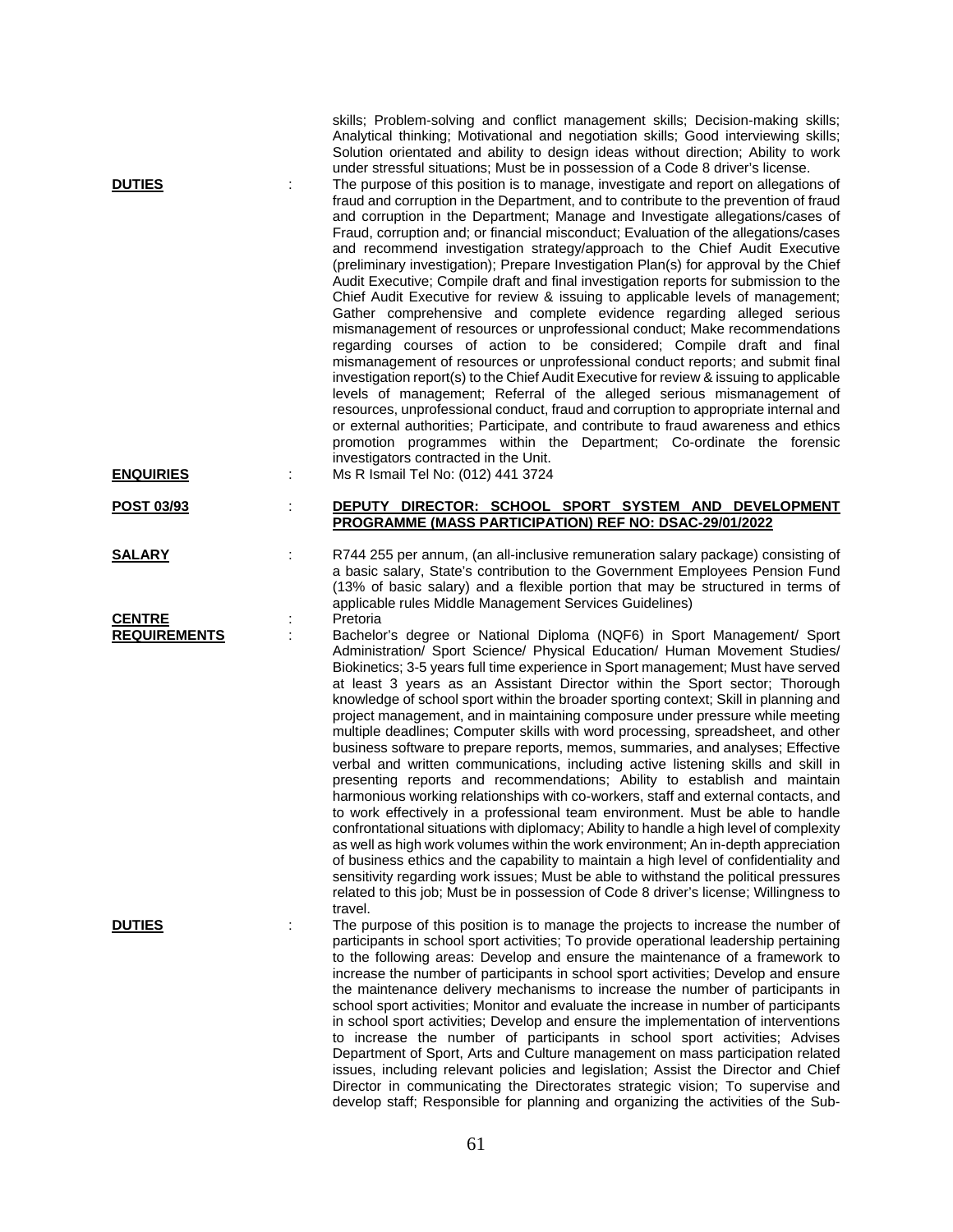| <b>ENQUIRIES</b>                     | Directorate to ensure optimum service delivery as well as staff development,<br>evaluations, feedback, discipline and ongoing coaching; Monitor own unit's<br>expenditure; Supervise and coordinate the school sport internship programme<br>Mr TS Thebehae Tel No: (012) 441 3000                                                                                                                                                                                                                                                                                                                                                                                                                                                                                                                                                                                                                                                                                                                                                                                                                                                                                                                                                                                                                                                                                                                                                                                                                                                                                                                                                                                                                                                                                                                                                                                                                                                                                                                                                                                                                              |
|--------------------------------------|-----------------------------------------------------------------------------------------------------------------------------------------------------------------------------------------------------------------------------------------------------------------------------------------------------------------------------------------------------------------------------------------------------------------------------------------------------------------------------------------------------------------------------------------------------------------------------------------------------------------------------------------------------------------------------------------------------------------------------------------------------------------------------------------------------------------------------------------------------------------------------------------------------------------------------------------------------------------------------------------------------------------------------------------------------------------------------------------------------------------------------------------------------------------------------------------------------------------------------------------------------------------------------------------------------------------------------------------------------------------------------------------------------------------------------------------------------------------------------------------------------------------------------------------------------------------------------------------------------------------------------------------------------------------------------------------------------------------------------------------------------------------------------------------------------------------------------------------------------------------------------------------------------------------------------------------------------------------------------------------------------------------------------------------------------------------------------------------------------------------|
| <b>POST 03/94</b>                    | DEPUTY DIRECTOR: SCHOOL SPORT SYSTEM AND DEVELOPMENT<br>PROGRAMME (COMPETITIVE PROGRAMME) REF NO: DSAC-30/01/2022                                                                                                                                                                                                                                                                                                                                                                                                                                                                                                                                                                                                                                                                                                                                                                                                                                                                                                                                                                                                                                                                                                                                                                                                                                                                                                                                                                                                                                                                                                                                                                                                                                                                                                                                                                                                                                                                                                                                                                                               |
| <b>SALARY</b>                        | R744 255 per annum, (an all-inclusive remuneration salary package) consisting of<br>a basic salary, State's contribution to the Government Employees Pension Fund<br>(13% of basic salary) and a flexible portion that may be structured in terms of<br>applicable rules Middle Management Services Guidelines)                                                                                                                                                                                                                                                                                                                                                                                                                                                                                                                                                                                                                                                                                                                                                                                                                                                                                                                                                                                                                                                                                                                                                                                                                                                                                                                                                                                                                                                                                                                                                                                                                                                                                                                                                                                                 |
| <b>CENTRE</b><br><b>REQUIREMENTS</b> | Pretoria<br>Bachelor's degree or National Diploma (NQF6) in Sport Management/ Sport<br>Administration/ Sport Science/ Physical Education/ Human Movement Studies/<br>Biokinetics; 3-5 years full time experience in Sport management; Must have served<br>at least 3 years as an Assistant Director within the Sport sector; Thorough<br>knowledge of school sport within the broader sporting context; Skill in planning and<br>project management, and in maintaining composure under pressure while meeting<br>multiple deadlines; Computer skills with word processing, spreadsheet, and other<br>business software to prepare reports, memos, summaries, and analyses; Effective<br>verbal and written communications, including active listening skills and skill in<br>presenting reports and recommendations; Ability to establish and maintain<br>harmonious working relationships with co-workers, staff and external contacts, and<br>to work effectively in a professional team environment. Must be able to handle<br>confrontational situations with diplomacy; Ability to handle a high level of complexity<br>as well as high work volumes within the work environment; An in-depth appreciation<br>of business ethics and the capability to maintain a high level of confidentiality and                                                                                                                                                                                                                                                                                                                                                                                                                                                                                                                                                                                                                                                                                                                                                                                                       |
| <b>DUTIES</b>                        | sensitivity regarding work issues; Must be able to withstand the political pressures<br>related to this job; Must be in possession of Code 8 driver's license; Willingness to<br>travel<br>The purpose of this position is to manage projects to co-ordinate and manage<br>school sport competitive programmes; To provide operational leadership pertaining<br>to the management and co-ordination of school sport competitive programmes:<br>Developing and ensuring the maintenance of a framework to manage and co-<br>ordinate school sport competitive programmes. This framework includes details<br>such as budget and logistics considerations; Developing and maintaining delivery<br>mechanisms to manage and co-ordinate school sport competitive programmes;<br>Monitoring and evaluating the management and co-ordination of school sport<br>competitive programmes. as per the strategy and intent of the Department;<br>Developing and implementing interventions to manage and co-ordinate school<br>sport competitive programmes; Must closely align and translate into operational<br>reality the strategic vision of the Directorate as espoused by the Director;<br>Responsible for managing and organising all school sport competitive<br>programmes: National; Provincial and Regional; Facilitate the international<br>participation of learners in relevant International School Sport activities; Advise<br>stakeholders, Department of Sport, Arts and Culture Ministry and Management on<br>school sport related issues; Advises Department of Sport, Arts and Culture<br>management on the management and co-ordination of school sport competitive<br>programmes, including other relevant policies and legislation; Assist the Director in<br>communicating the Directorate's strategic vision; To supervise and develop staff;<br>Responsible for planning and organizing the activities of the Sub-Directorate to<br>ensure optimum service delivery as well as staff development, evaluations,<br>feedback, discipline and ongoing coaching; Monitor own unit's expenditure; |
| <b>ENQUIRIES</b>                     | Supervise and coordinate the School Sport Event Commission members.<br>Mr TS Thebehae Tel No: (012) 441 3000                                                                                                                                                                                                                                                                                                                                                                                                                                                                                                                                                                                                                                                                                                                                                                                                                                                                                                                                                                                                                                                                                                                                                                                                                                                                                                                                                                                                                                                                                                                                                                                                                                                                                                                                                                                                                                                                                                                                                                                                    |
| <b>POST 03/95</b>                    | <b>DEPUTY DIRECTOR: RECREATION SERVICES REF NO: DSAC-31/01/2022</b>                                                                                                                                                                                                                                                                                                                                                                                                                                                                                                                                                                                                                                                                                                                                                                                                                                                                                                                                                                                                                                                                                                                                                                                                                                                                                                                                                                                                                                                                                                                                                                                                                                                                                                                                                                                                                                                                                                                                                                                                                                             |
| <b>SALARY</b>                        | R744 255 per annum, (an all-inclusive remuneration salary package) consisting of<br>a basic salary, State's contribution to the Government Employees Pension Fund                                                                                                                                                                                                                                                                                                                                                                                                                                                                                                                                                                                                                                                                                                                                                                                                                                                                                                                                                                                                                                                                                                                                                                                                                                                                                                                                                                                                                                                                                                                                                                                                                                                                                                                                                                                                                                                                                                                                               |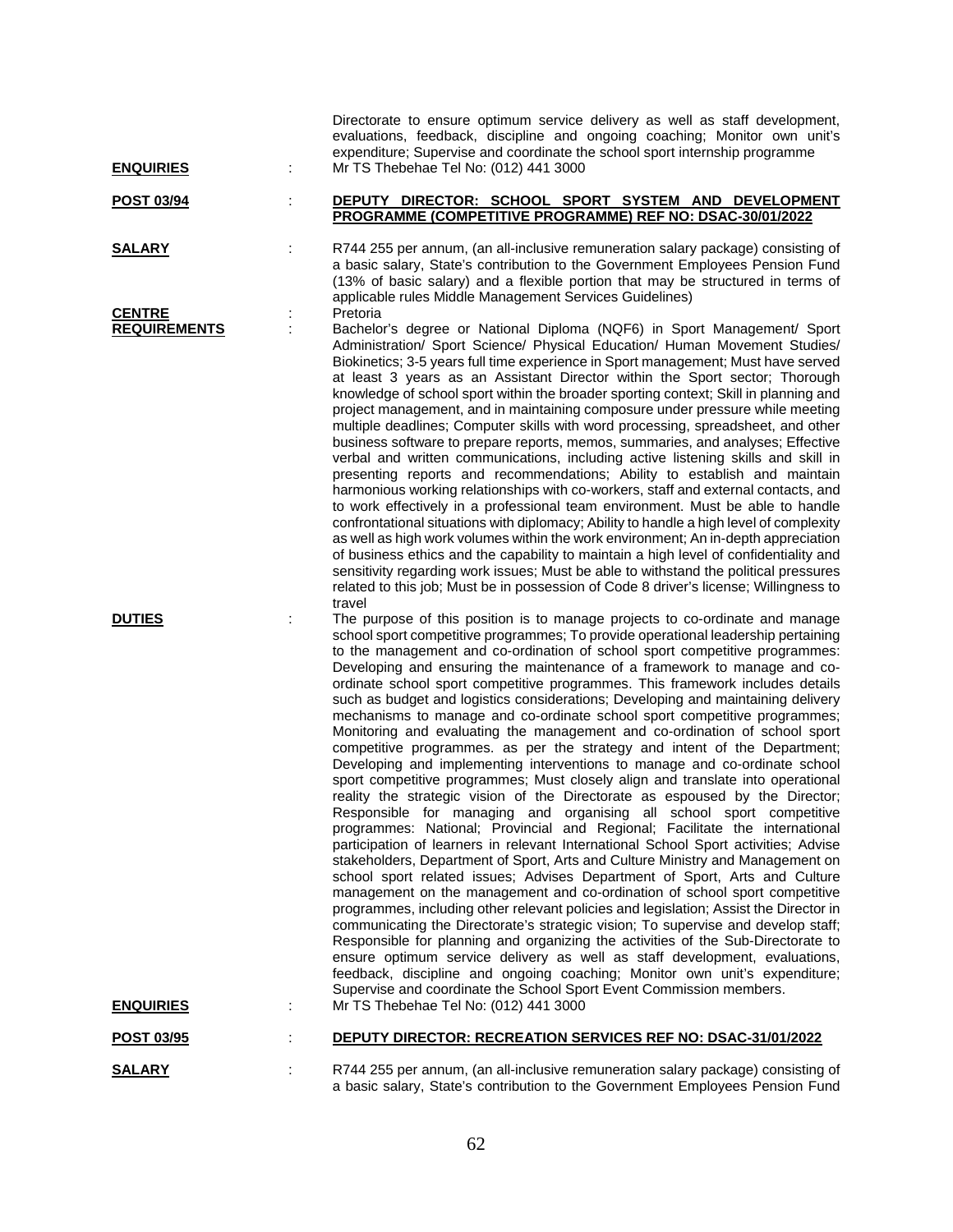| <b>CENTRE</b>                        |   | (13% of basic salary) and a flexible portion that may be structured in terms of<br>applicable rules Middle Management Services Guidelines)<br>Pretoria                                                                                                                                                                                                                                                                                                                                                                                                                                                                                                                                                                                                                                                                                                                                                                                                                                                                                                                                                                                                                                                                                                                                                                                                                                                                                                                                                                                                                                                                                                                                                                                                                                                                                                                                                                                                                                                                                                                                                                                                                                                                                                                                                                                                                                                                                                                                                                                                                                                                                                                                                                                                                                                                                                                                                                                                                                                                                                                 |
|--------------------------------------|---|------------------------------------------------------------------------------------------------------------------------------------------------------------------------------------------------------------------------------------------------------------------------------------------------------------------------------------------------------------------------------------------------------------------------------------------------------------------------------------------------------------------------------------------------------------------------------------------------------------------------------------------------------------------------------------------------------------------------------------------------------------------------------------------------------------------------------------------------------------------------------------------------------------------------------------------------------------------------------------------------------------------------------------------------------------------------------------------------------------------------------------------------------------------------------------------------------------------------------------------------------------------------------------------------------------------------------------------------------------------------------------------------------------------------------------------------------------------------------------------------------------------------------------------------------------------------------------------------------------------------------------------------------------------------------------------------------------------------------------------------------------------------------------------------------------------------------------------------------------------------------------------------------------------------------------------------------------------------------------------------------------------------------------------------------------------------------------------------------------------------------------------------------------------------------------------------------------------------------------------------------------------------------------------------------------------------------------------------------------------------------------------------------------------------------------------------------------------------------------------------------------------------------------------------------------------------------------------------------------------------------------------------------------------------------------------------------------------------------------------------------------------------------------------------------------------------------------------------------------------------------------------------------------------------------------------------------------------------------------------------------------------------------------------------------------------------|
| <b>REQUIREMENTS</b><br><b>DUTIES</b> | t | Bachelor's degree or National Diploma (NQF6) in Sport Management/ Sport<br>Administration/ Sport Science/ Physical Education/ Human Movement Studies/<br>Biokinetics; 3-5 years full time experience in Sport management; Must have served<br>at least 3 years as an Assistant Director within the Sport sector; Thorough<br>knowledge of Recreation programmes within the broader sporting context; Skill in<br>planning and project management, and in maintaining composure under pressure<br>while meeting multiple deadlines; Computer skills with word processing,<br>spreadsheet, and other business software to prepare reports, memos, summaries,<br>and analyses; Effective verbal and written communications, including active<br>listening skills and skill in presenting reports and recommendations; Ability to<br>establish and maintain harmonious working relationships with co-workers, staff and<br>external contacts, and to work effectively in a professional team environment. Work<br>closely with provinces in monitoring the implementation of the mass participation<br>programmes funded through the conditional grant; Must be able to handle<br>confrontational situations with diplomacy; Ability to handle a high level of complexity<br>as well as high work volumes within the work environment; An in-depth appreciation<br>of business ethics and the capability to maintain a high level of confidentiality and<br>sensitivity regarding work issues; Must be able to withstand the political pressures<br>related to this job; Must be in possession of Code 8 driver's license; Willingness to<br>travel extensively.<br>The purpose of this position is to manage the projects to increase the number of<br>participants in sport and recreation activities; Provide operational leadership to -<br>Develop and maintain a framework to increase the number of participants in sport<br>and recreation activities; Develop and maintain delivery mechanisms to increase<br>the number of participants in sport and recreation activities; Monitor and evaluate<br>the increase in number of participants in sport and recreation activities; Develop<br>and implement interventions to increase the number of participants in sport and<br>recreation activities; Stakeholder management and delivery of Ministerial Outreach<br>Programme; Establish the strategy and operational leadership for the sub<br>directorate including the approach for the development of a set of metrics to monitor<br>the delivery of the above objectives, utilising efficiency and cost reductions whilst<br>maintaining high quality and value to DSAC; Provide strategic and tactical guidance<br>for the above operational activities within the sub directorate, ensuring operational<br>and financial objectives are consistent with overall DSAC objectives and follow best<br>practices observed within DSAC and the industry; Advise stakeholders, DSAC<br>Ministry and Management on community recreation related issues, including |
|                                      |   | relevant policies and legislation; Assist the Director and Chief Director in<br>communicating the Directorate's strategic vision; Supervise staff; Responsible for<br>planning and organizing and preparation of all reports of the activities of the Sub-                                                                                                                                                                                                                                                                                                                                                                                                                                                                                                                                                                                                                                                                                                                                                                                                                                                                                                                                                                                                                                                                                                                                                                                                                                                                                                                                                                                                                                                                                                                                                                                                                                                                                                                                                                                                                                                                                                                                                                                                                                                                                                                                                                                                                                                                                                                                                                                                                                                                                                                                                                                                                                                                                                                                                                                                             |
|                                      |   | Directorate to ensure optimum service delivery as well as staff development,<br>evaluations, feedback, discipline and on-going coaching.                                                                                                                                                                                                                                                                                                                                                                                                                                                                                                                                                                                                                                                                                                                                                                                                                                                                                                                                                                                                                                                                                                                                                                                                                                                                                                                                                                                                                                                                                                                                                                                                                                                                                                                                                                                                                                                                                                                                                                                                                                                                                                                                                                                                                                                                                                                                                                                                                                                                                                                                                                                                                                                                                                                                                                                                                                                                                                                               |
| <b>ENQUIRIES</b>                     | ÷ | Mr B Maake, Tel: (012) 441 3000                                                                                                                                                                                                                                                                                                                                                                                                                                                                                                                                                                                                                                                                                                                                                                                                                                                                                                                                                                                                                                                                                                                                                                                                                                                                                                                                                                                                                                                                                                                                                                                                                                                                                                                                                                                                                                                                                                                                                                                                                                                                                                                                                                                                                                                                                                                                                                                                                                                                                                                                                                                                                                                                                                                                                                                                                                                                                                                                                                                                                                        |
| <b>POST 03/96</b>                    | ÷ | <b>ENGINEER-PRODUCTION REF NO: DSAC-32/01/2022</b>                                                                                                                                                                                                                                                                                                                                                                                                                                                                                                                                                                                                                                                                                                                                                                                                                                                                                                                                                                                                                                                                                                                                                                                                                                                                                                                                                                                                                                                                                                                                                                                                                                                                                                                                                                                                                                                                                                                                                                                                                                                                                                                                                                                                                                                                                                                                                                                                                                                                                                                                                                                                                                                                                                                                                                                                                                                                                                                                                                                                                     |
| <b>SALARY</b><br><b>CENTRE</b>       |   | R728 829 -R1 106 814 per annum (total package) as outlined in terms of the<br>Occupation-specific Dispensation for Engineering professions and related<br>occupations)<br>Pretoria                                                                                                                                                                                                                                                                                                                                                                                                                                                                                                                                                                                                                                                                                                                                                                                                                                                                                                                                                                                                                                                                                                                                                                                                                                                                                                                                                                                                                                                                                                                                                                                                                                                                                                                                                                                                                                                                                                                                                                                                                                                                                                                                                                                                                                                                                                                                                                                                                                                                                                                                                                                                                                                                                                                                                                                                                                                                                     |
| <b>REQUIREMENTS</b>                  | ÷ | Bachelor's Degree or B-Tech. Degree in Civil Engineering (NQF 6) coupled with 5<br>years post qualification experience in the delivery of infrastructure; Compulsory<br>registration as a Professional Engineer or Professional Technologist with the<br>Engineering Council of South Africa (ECSA); Knowledge of the Sport, Art and<br>Culture Infrastructure environment in South Africa would be an additional<br>advantage; A multi-skilled, dynamic, self-motivated professional; Excellent<br>organizational and writing skills; Strong negotiation and interpersonal skills; The<br>ability to interact at a high technical level; A Code 08 driver's license and willingness<br>to travel; Computer Literacy and MS Projects; Knowledge of local government                                                                                                                                                                                                                                                                                                                                                                                                                                                                                                                                                                                                                                                                                                                                                                                                                                                                                                                                                                                                                                                                                                                                                                                                                                                                                                                                                                                                                                                                                                                                                                                                                                                                                                                                                                                                                                                                                                                                                                                                                                                                                                                                                                                                                                                                                                    |

infrastructure development programmes and policies; Knowledge of the following: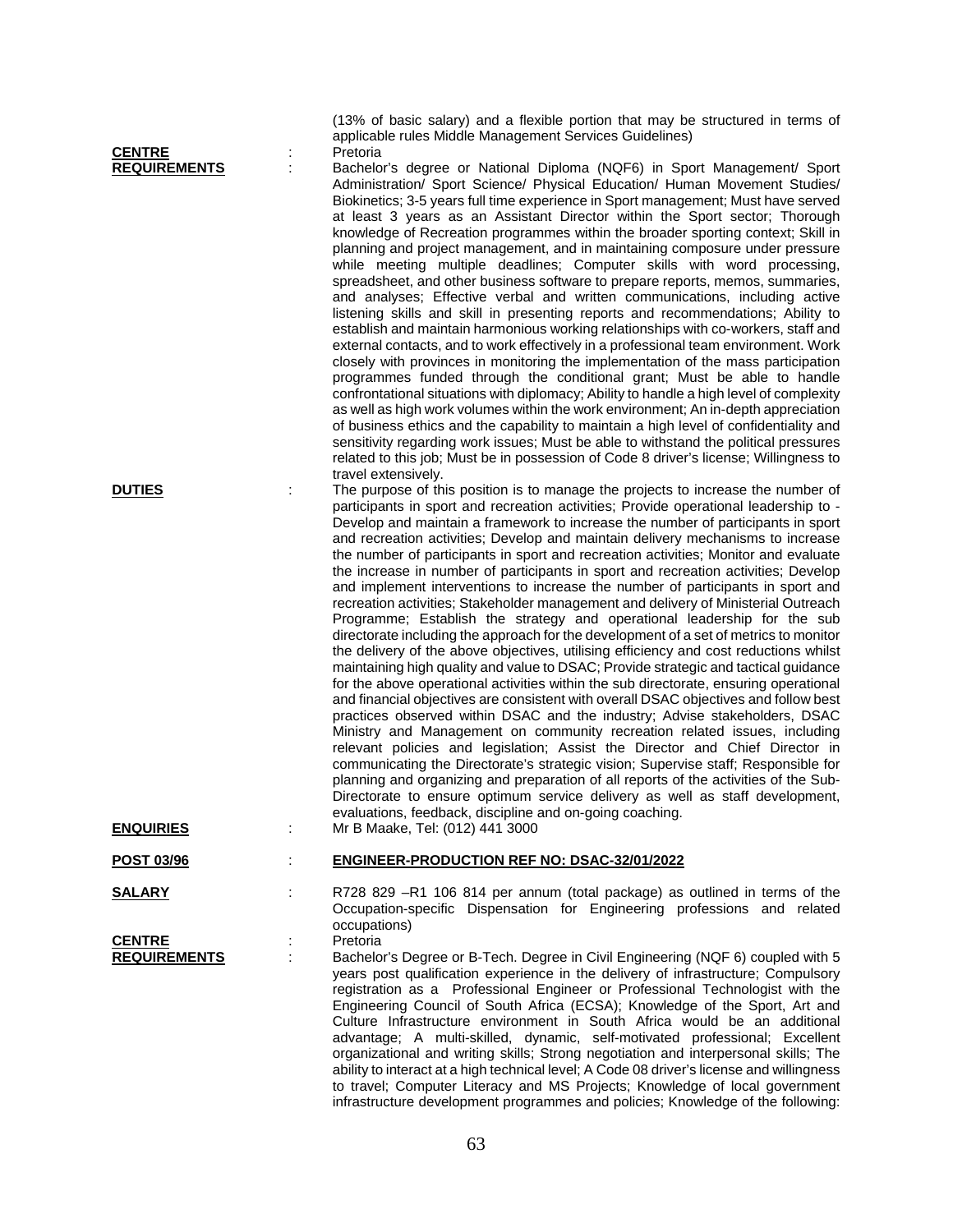| <b>DUTIES</b><br><b>ENQUIRIES</b>                     | ÷ | Programme/project management; Research planning procedures; Engineering<br>design and analysis; knowledge of Contract documentation and administration,<br>act/regulations of Occupation Health & Safety (OHS-Act), National Building<br>Regulations and Norms and Standards, Research and development; High<br>performance culture; Engineering and professional judgment; Financial<br>management; Formulation of policies in a multi-disciplinary professional<br>environment; Strategic capability and leadership; Problem solving and analysis;<br>Decision making; Team leadership; Creativity; Communication (verbal and written);<br>People Management; Planning and organizing; Conflict Management; Negotiation<br>skill; Ability to work under pressure and meet deadlines.<br>Manage and co-ordinate all aspects of projects; Guide the project planning,<br>implementation, monitoring, reporting and evaluation in line with project<br>management methodology; Create and execute project work plans and revise as<br>appropriate to meet changing needs and requirements; Identify resources needed<br>and assign individual responsibilities; Manage day-to-day operational aspects of a<br>project and scope and Effectively apply methodology and enforce project standards<br>to minimize risk on projects; Report project progress to the Infrastructure Director;<br>Manage and monitor project budget and resources; Provide inputs to other<br>professionals with tender administration; Maintain the record management system;<br>Keep up with new technologies and procedures; Research/literature on new<br>developments on project management methodologies and Liaise with relevant<br>bodies/councils on project management.<br>Mr S Petela Tel No: (012) 441 3000 |
|-------------------------------------------------------|---|--------------------------------------------------------------------------------------------------------------------------------------------------------------------------------------------------------------------------------------------------------------------------------------------------------------------------------------------------------------------------------------------------------------------------------------------------------------------------------------------------------------------------------------------------------------------------------------------------------------------------------------------------------------------------------------------------------------------------------------------------------------------------------------------------------------------------------------------------------------------------------------------------------------------------------------------------------------------------------------------------------------------------------------------------------------------------------------------------------------------------------------------------------------------------------------------------------------------------------------------------------------------------------------------------------------------------------------------------------------------------------------------------------------------------------------------------------------------------------------------------------------------------------------------------------------------------------------------------------------------------------------------------------------------------------------------------------------------------------------------------------------------------------------------------|
|                                                       |   |                                                                                                                                                                                                                                                                                                                                                                                                                                                                                                                                                                                                                                                                                                                                                                                                                                                                                                                                                                                                                                                                                                                                                                                                                                                                                                                                                                                                                                                                                                                                                                                                                                                                                                                                                                                                  |
| POST 03/97                                            | ÷ | DIRECTOR: LOGISTICS MANAGEMENT<br><b>REF</b><br>NO:<br><b>DSAC-</b><br>ASSISTANT<br>33/01/2022                                                                                                                                                                                                                                                                                                                                                                                                                                                                                                                                                                                                                                                                                                                                                                                                                                                                                                                                                                                                                                                                                                                                                                                                                                                                                                                                                                                                                                                                                                                                                                                                                                                                                                   |
| <b>SALARY</b><br><b>CENTRE</b><br><b>REQUIREMENTS</b> |   | R382 245.per annum<br>Pretoria<br>A Three year National Diploma/Degree (NQF 6) in Supply Chain or Logistics<br>Management coupled with 3-5 years related logistic management experience;                                                                                                                                                                                                                                                                                                                                                                                                                                                                                                                                                                                                                                                                                                                                                                                                                                                                                                                                                                                                                                                                                                                                                                                                                                                                                                                                                                                                                                                                                                                                                                                                         |
|                                                       |   | Good working knowledge of the PFMA, Treasury Regulations, Logis, Logis-online<br>and the relevant functions on BAS; The ability to handle high level of complexity as<br>well as high work volumes within the work environment; Planning and organising<br>skills; Project Management skills; The ability to maintain composure while meeting<br>multiple deadlines; Computer literacy; Good verbal and written communication.                                                                                                                                                                                                                                                                                                                                                                                                                                                                                                                                                                                                                                                                                                                                                                                                                                                                                                                                                                                                                                                                                                                                                                                                                                                                                                                                                                   |
| <b>DUTIES</b>                                         |   | The purpose of this position is to coordinate, review, undertake and render a<br>logistics and disposal service through the requisition of goods and services, the<br>receipt, distribution, ware housing and sock control, payment for goods and<br>services and physical disposal; Coordinate and review the processing of<br>requisitions for goods and services; Receive requisitions and check for<br>completeness; Coordinate the placement of orders for goods and services; BBBEE<br>Reporting to compliant service providers; Effective management of LOGIS system;<br>Ensure user profiles on SCM systems are created; Create and authorise ICN to be<br>used and determine classification of items; Liaise with NT/ systems developers on<br>errors of the system when required; Manage and ensure that hardware, programs<br>and network are operational and take corrective action when required; Oversee<br>logistical management and supervision of staff; Coordinate safekeeping and<br>distribution of goods as well as SCM documentation.                                                                                                                                                                                                                                                                                                                                                                                                                                                                                                                                                                                                                                                                                                                                      |
| <b>ENQUIRIES</b>                                      | ÷ | Ms C Howes Tel No: (012) 441 3000                                                                                                                                                                                                                                                                                                                                                                                                                                                                                                                                                                                                                                                                                                                                                                                                                                                                                                                                                                                                                                                                                                                                                                                                                                                                                                                                                                                                                                                                                                                                                                                                                                                                                                                                                                |
| <b>POST 03/98</b>                                     | ÷ | <b>ASSISTANT DIRECTOR: INDEGENOUS KNOWLEDGE SYSTEM (IKS) REF</b><br>NO: DSAC-34/01/2021                                                                                                                                                                                                                                                                                                                                                                                                                                                                                                                                                                                                                                                                                                                                                                                                                                                                                                                                                                                                                                                                                                                                                                                                                                                                                                                                                                                                                                                                                                                                                                                                                                                                                                          |
| <b>SALARY</b>                                         |   | R382 245 per annum                                                                                                                                                                                                                                                                                                                                                                                                                                                                                                                                                                                                                                                                                                                                                                                                                                                                                                                                                                                                                                                                                                                                                                                                                                                                                                                                                                                                                                                                                                                                                                                                                                                                                                                                                                               |
| <b>CENTRE</b><br><b>REQUIREMENTS</b>                  |   | Pretoria<br>Three-year National Diploma/Degree (NQF 6) in Social Science or Intangible<br>Cultural Heritage Studies coupled with 1-3 years' relevant experience; Knowledge<br>of the Legislation of the promotion of cultural Heritage; Knowledge and<br>understanding of policies and processes relevant to IKS; Project Management                                                                                                                                                                                                                                                                                                                                                                                                                                                                                                                                                                                                                                                                                                                                                                                                                                                                                                                                                                                                                                                                                                                                                                                                                                                                                                                                                                                                                                                             |

skills; Good communication and interpersonal relations; Presentation skills;